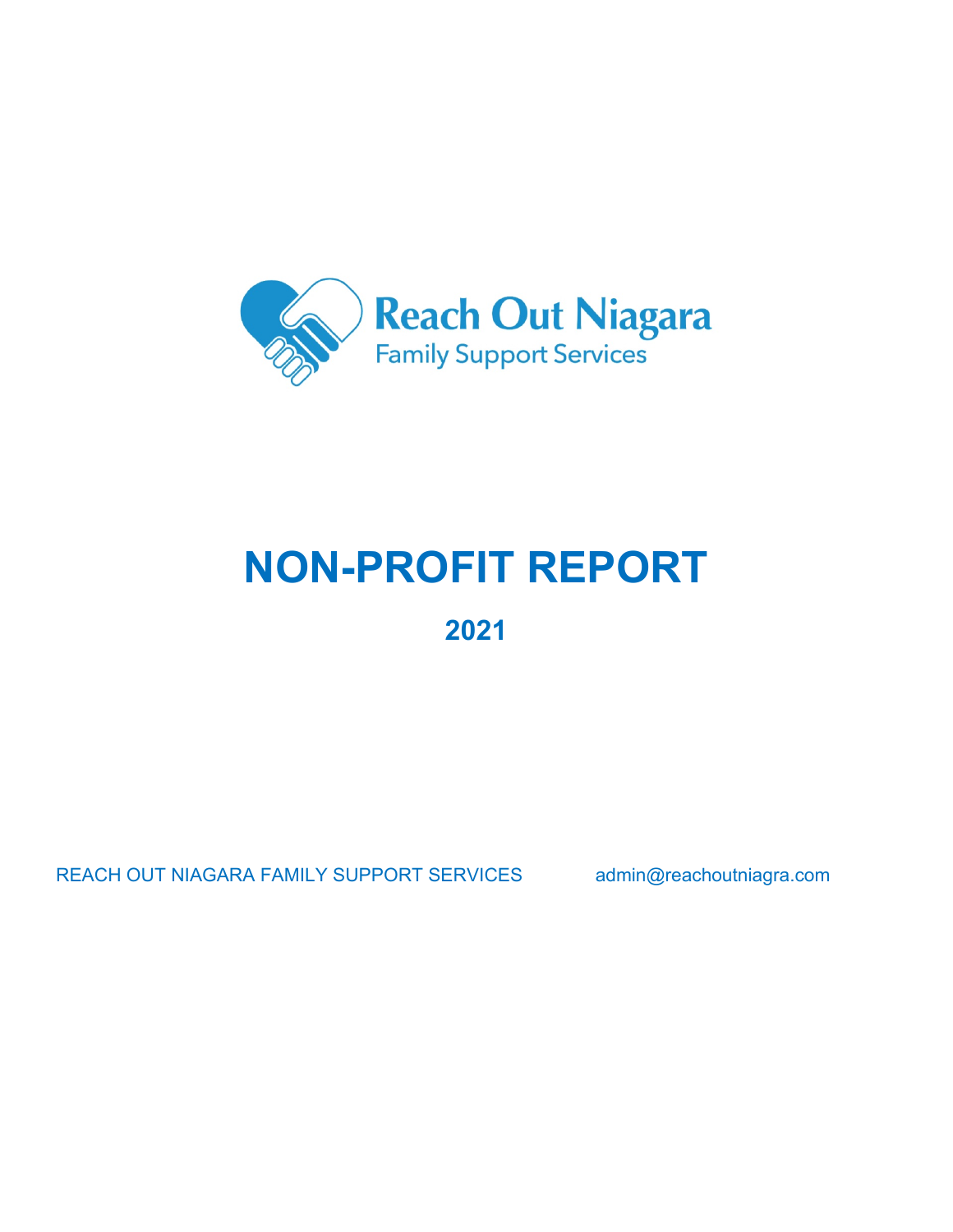

## **2021 – A SUCCESS**

In 2021 Reach Out Niagara FSS set out to double the numbers of families we are supporting in the Niagara Region. We went from only being open offering neurofeedback sessions on the weekends to opening up a counselling program, providing a food hub for those in need for 8 months and keeping our doors open 6 days a week!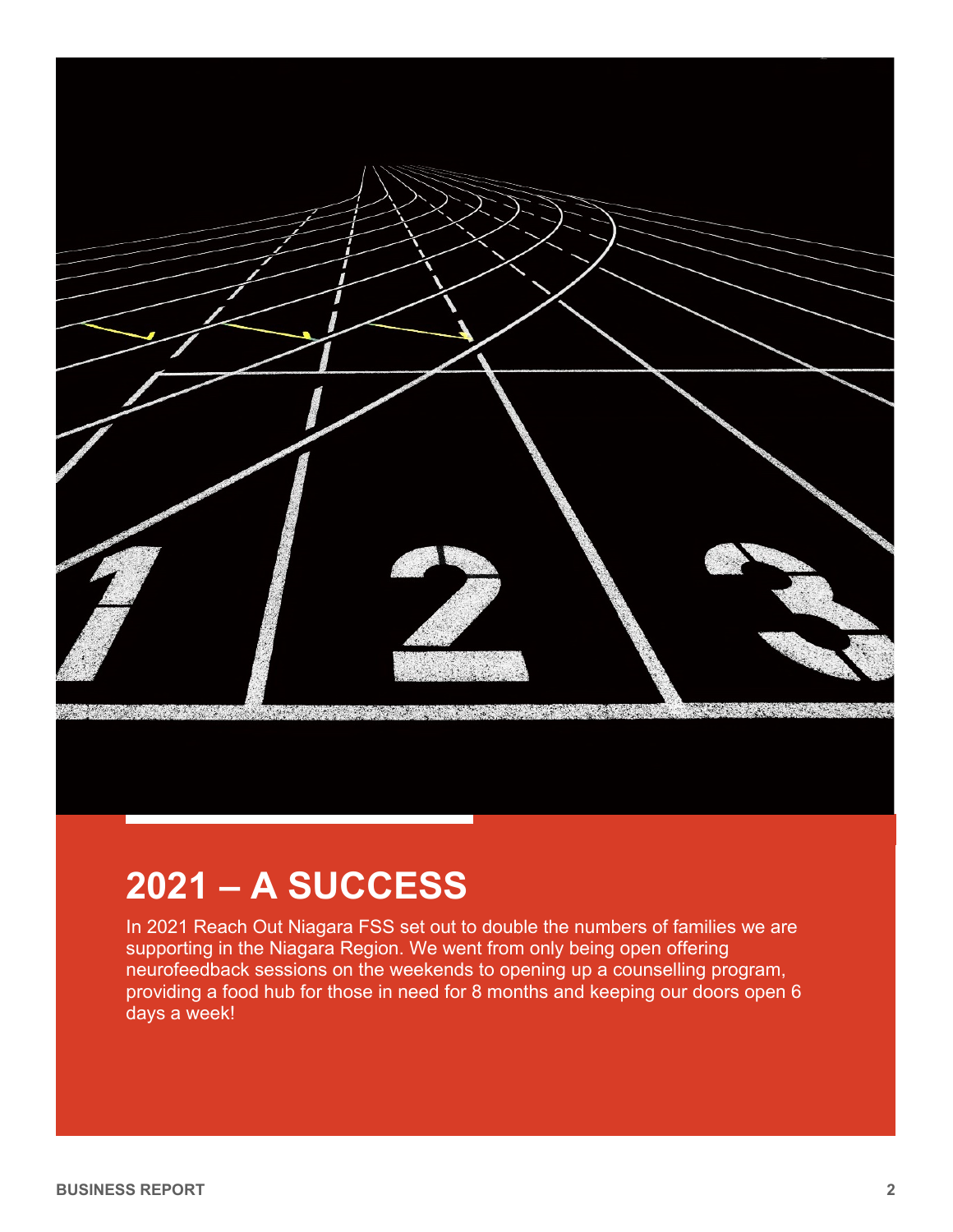

# **SERVICES**

### **Counselling**

Reach Out Niagara FSS started a counselling program in 2021!

Some of the highlights of this program include:

- 2 therapists on staff: a social worker (RSW) and a registered psychotherapist (RP)
- Professional Development: we were able to support our staff with money for training in Dyadic Developmental Psychotherapy which is an evidenced based model of family therapy
- Offer counselling in English and Spanish
- Child and Youth Worker (CYW) and Social Work (BSW) students were available to support young people and families throughout the year

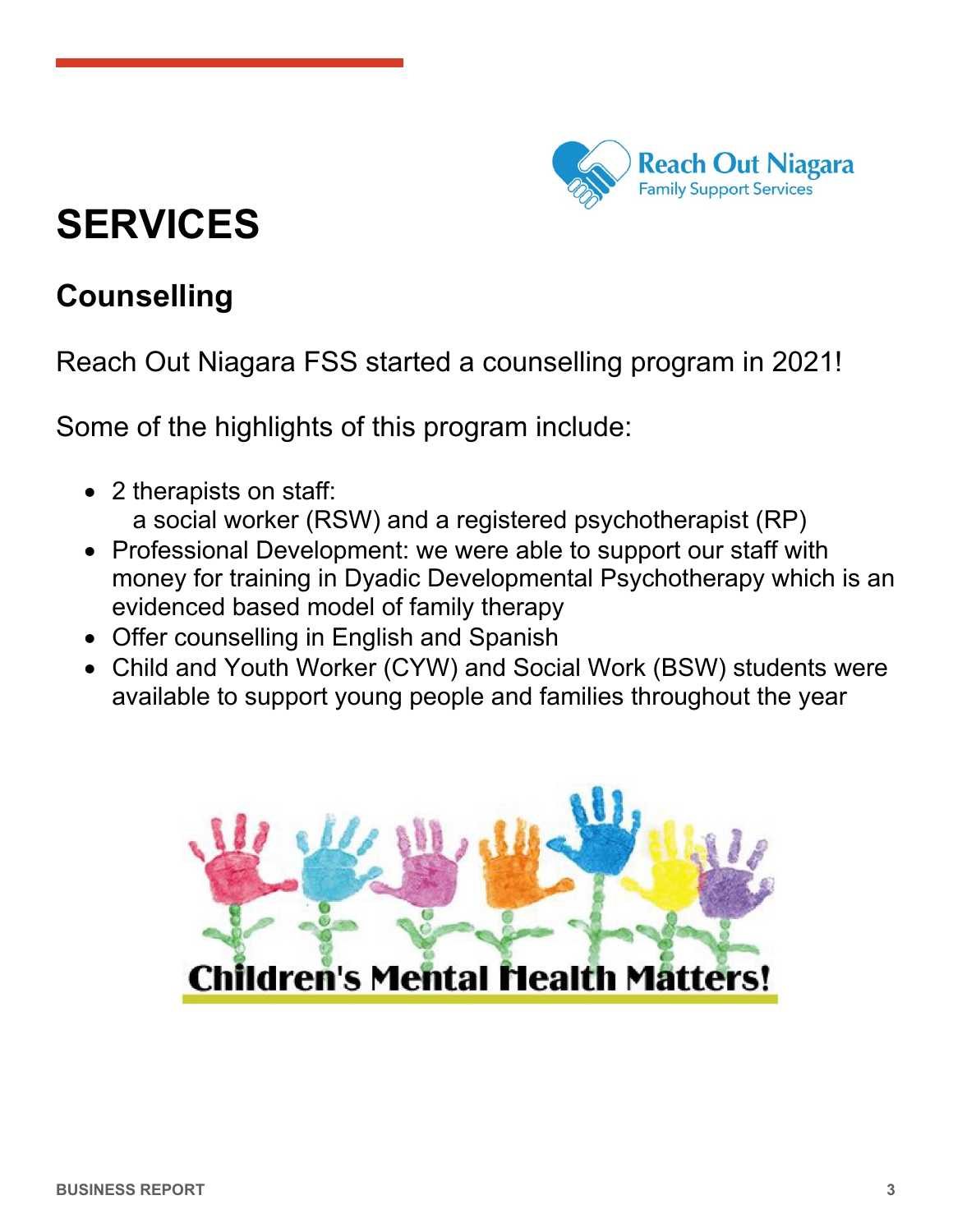### **NeurOptimal Neurofeedback**

One of the unique features of Reach Out Niagara FSS is that we offer low fee and free Neurofeedback sessions. Neurofeedback regulates the Central Nervous System, thereby allowing individuals to shift into a calm, focused, and balanced place in their minds.

- Free to first responders and veterans
- Safe for all ages
- Almost 1000 sessions were provided in 2021



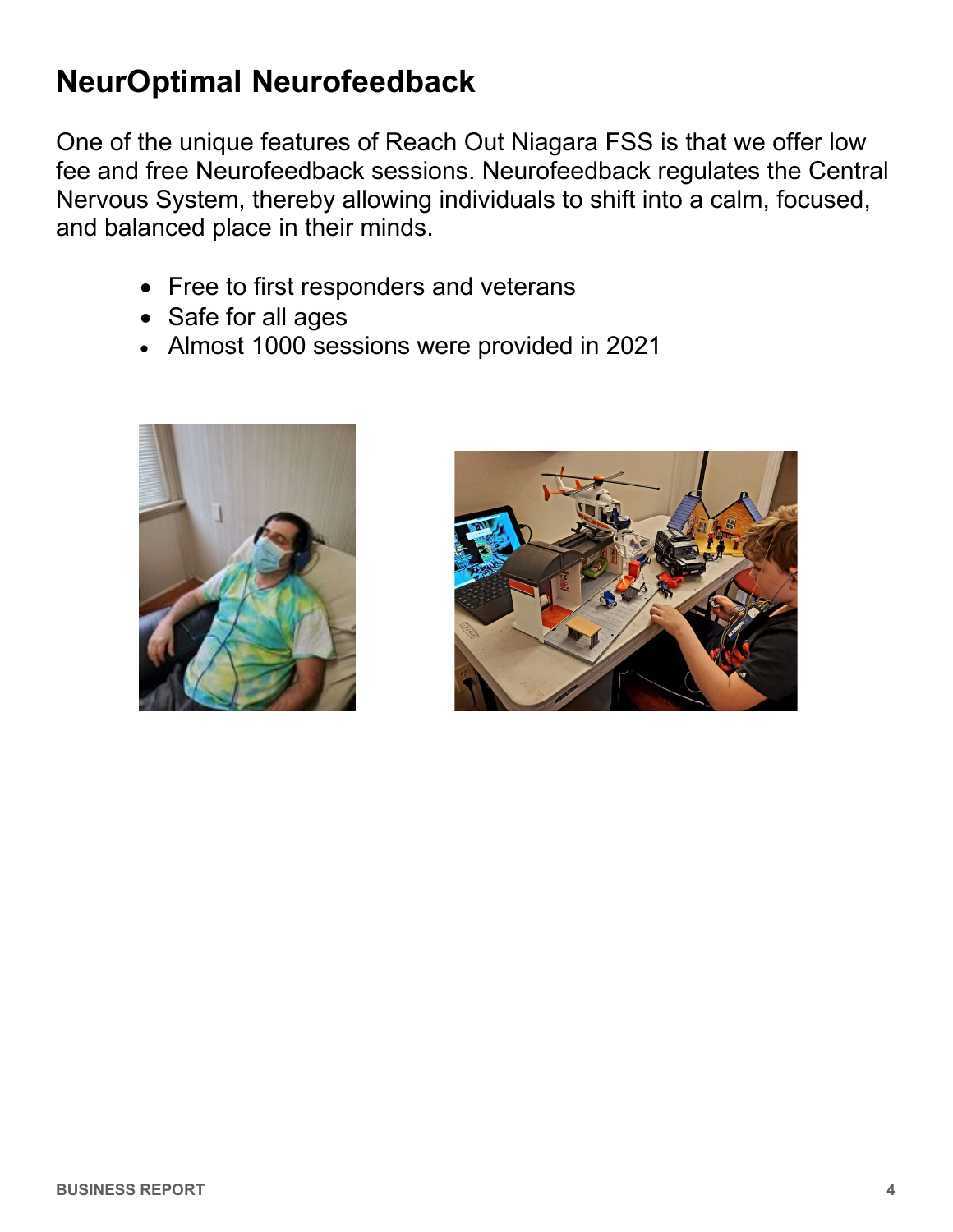## **SERVICES**

#### **Volunteers**

Our volunteers spend many hours talking with clients, keeping the doors of the organization open, and providing neurofeedback sessions. We are grateful to the dozen community members and students who have taken the time to support families in the Niagara Region here at Reach Out Niagara FSS, we couldn't do it without you!

#### **Donations**

In 2021, over \$15,000 in donations came in from 18 donors. We are so appreciative of the Rotary Club of Niagara on the Lake and their continued support and donations of over \$7,500 towards RON's programs.

THANK YOU for helping us Reach Out and Serve those in our community!!







**Engage Educate Empower**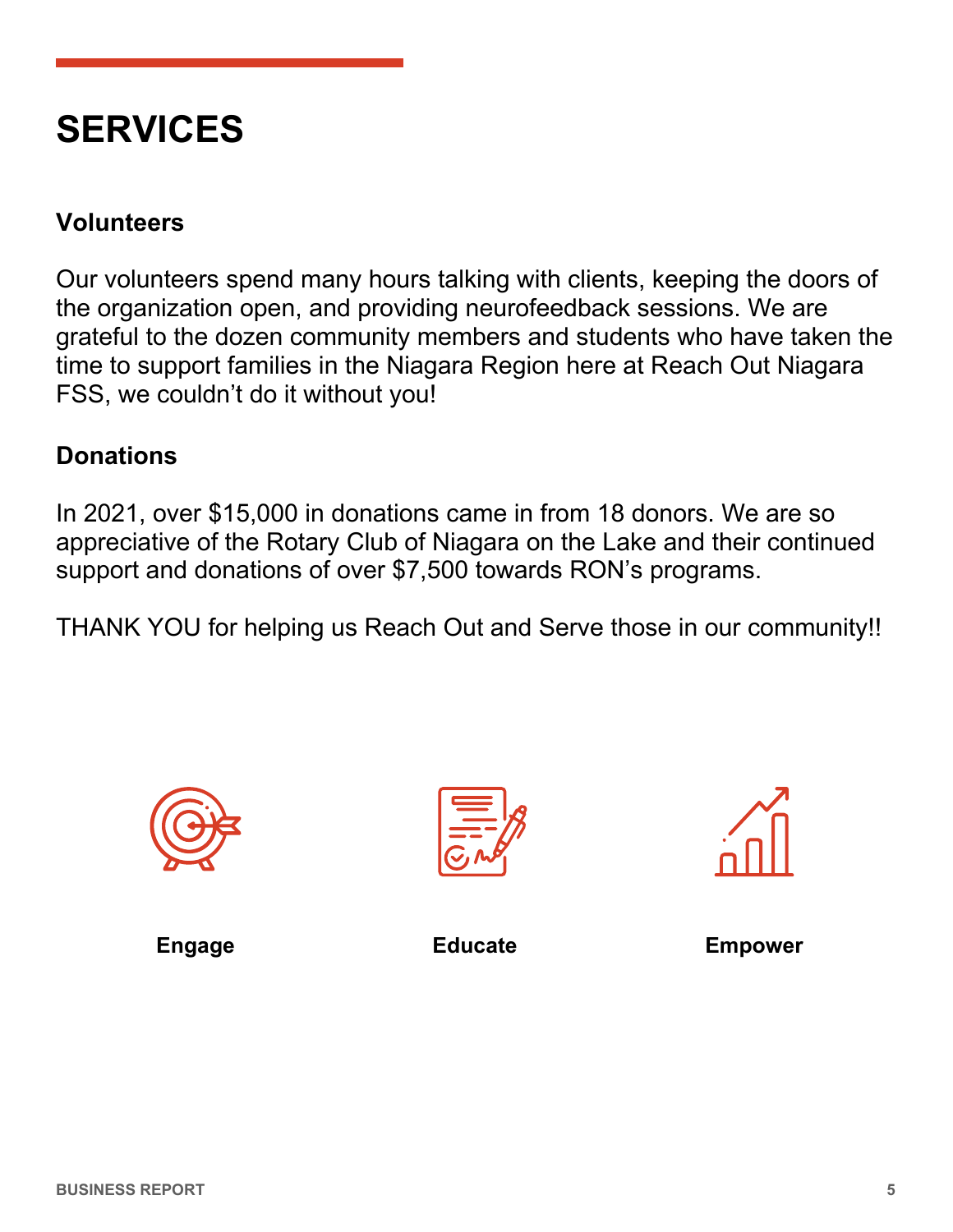## **REACH OUT NIAGARA FSS**

### **FINANCIAL STATEMENT 2021**

|                                  | 2021      | 2020     | 2019     | 2018   |
|----------------------------------|-----------|----------|----------|--------|
| <b>ASSETS</b>                    |           |          |          |        |
| Cash                             |           | 7,848.62 | 2,903.00 | 465.00 |
| Inventory - neurofeedback system |           | 11,000   | 11,000   |        |
|                                  |           |          |          |        |
| <b>REVENUE</b>                   |           |          |          |        |
| Services                         | 36,689.87 | 2,010.00 | 180.00   |        |
| Donations & Sponsorships         | 15,591.93 | 5,478.62 | 2,533    | 465.00 |
| Other                            |           | 360.00   | 390.00   |        |
| <b>TOTAL</b>                     | 52,281.80 | 7,848.62 | 3,103.00 | 465.00 |
|                                  |           |          |          |        |
| <b>EXPENSES</b>                  |           |          |          |        |
| Administration & Payroll         | 39,390.97 | 2,932.83 | 1,268.03 |        |
| Marketing                        | 1,776.81  | 835.00   | 478.59   |        |
| Professional Development         | 500.00    | 236.96   | 370.00   |        |
| Program Supplies                 | 5,725.54  | 150.00   | 240.00   |        |
| Fees                             |           | 128.82   | 50.07    |        |
| <b>TOTAL</b>                     | 47,393.32 | 4,283.63 | 2,406.69 |        |
| <b>Cash Total at End of Year</b> | 8,315.14  | 4,195.53 | 630.54   | 465.00 |

| <b>Services</b>               |     |     |  |
|-------------------------------|-----|-----|--|
|                               |     |     |  |
| <b>Neurofeedback Sessions</b> | 980 | 286 |  |
| <b>Counselling Sessions</b>   | 609 |     |  |
| Food Hub - Bags of Food       |     |     |  |